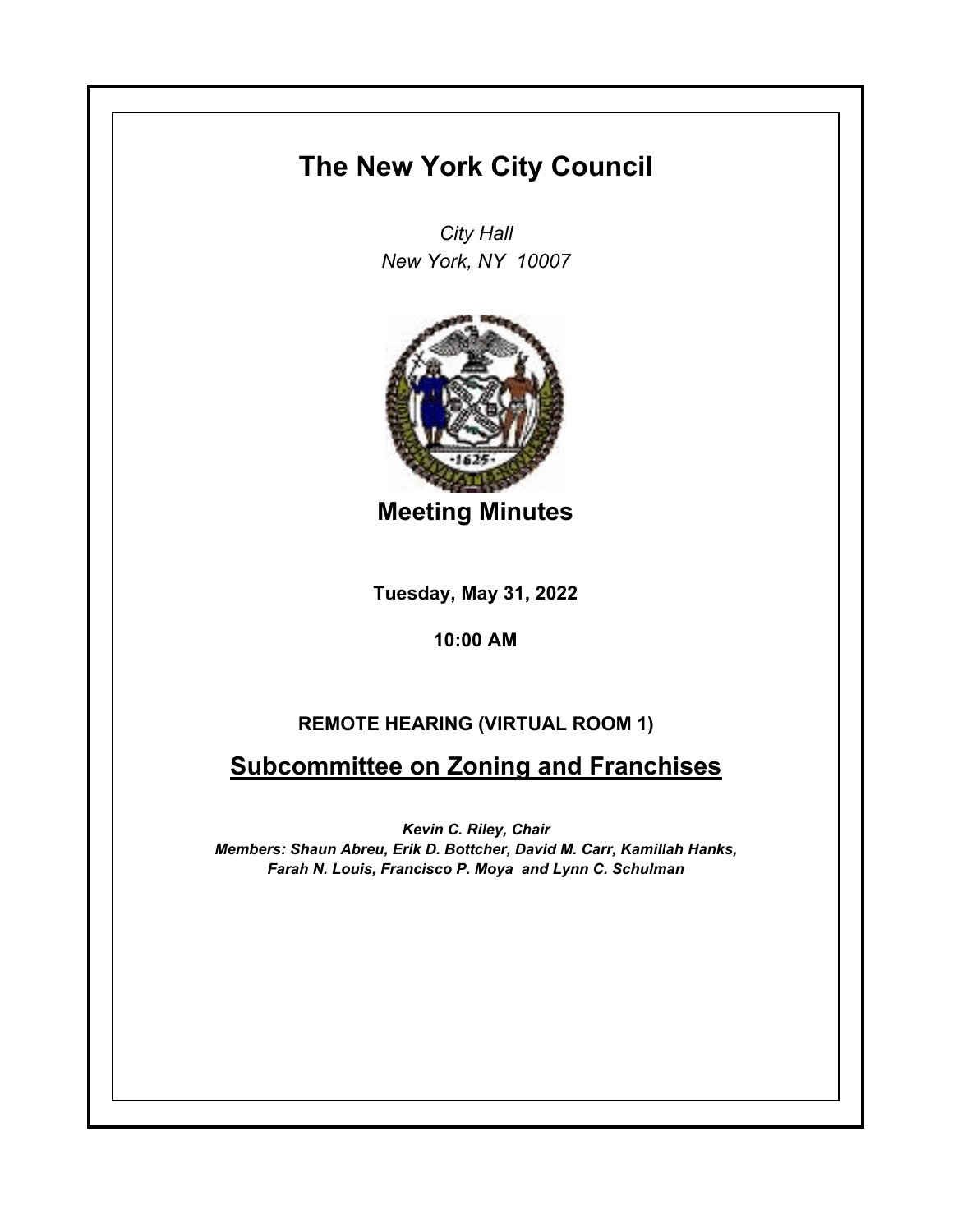| Roll Call                                                                      |                                                                                                                                                                                                                                                                                                                                                                                                                                                                                                                                                 |
|--------------------------------------------------------------------------------|-------------------------------------------------------------------------------------------------------------------------------------------------------------------------------------------------------------------------------------------------------------------------------------------------------------------------------------------------------------------------------------------------------------------------------------------------------------------------------------------------------------------------------------------------|
|                                                                                | Present: Riley, Abreu, Bottcher, Carr, Hanks, Louis, Moya and Schulman                                                                                                                                                                                                                                                                                                                                                                                                                                                                          |
|                                                                                | Other Council Members Attending: Brooks-Powers, Dinowitz and Restler                                                                                                                                                                                                                                                                                                                                                                                                                                                                            |
| LU 0050-2022                                                                   | Application number C 210299 ZMK (840 Lorimer Street Rezoning)<br>submitted by Zucker Enterprises, LLC, pursuant to Sections<br>197-c and 201 of the New York City Charter for the amendment of<br>the Zoning Map, Section No. 13a, eliminating from within an<br>existing R6A District a C2-4 District, eliminating a Special Mixed<br>Use District (MX-8), changing from an R6A District to a C4-5D<br>District, and changing from an M1-2/R6 District to a C4-5D District,<br>Borough of Brooklyn, Community District 1, Council District 33. |
|                                                                                | Attachments: Calendar of the Subcommittee Meetings and Land Use Meeting - April 26<br>and 27, 2022, April 28, 2022 - Stated Meeting Agenda, Calendar of the<br>Zoning Subcommittee and Land Use Meetings - May 31, 2022 and June 1,<br>2022                                                                                                                                                                                                                                                                                                     |
|                                                                                | This Land Use Application was Hearing Held by Committee                                                                                                                                                                                                                                                                                                                                                                                                                                                                                         |
|                                                                                | Attachments: Calendar of the Subcommittee Meetings and Land Use Meeting - April 26<br>and 27, 2022, April 28, 2022 - Stated Meeting Agenda, Calendar of the<br>Zoning Subcommittee and Land Use Meetings - May 31, 2022 and June 1,<br>2022                                                                                                                                                                                                                                                                                                     |
|                                                                                | A motion was made that this Land Use Application be Approved by Subcommittee<br>approved by Roll Call.                                                                                                                                                                                                                                                                                                                                                                                                                                          |
| Affirmative: 8 - Riley, Abreu, Bottcher, Carr, Hanks, Louis, Moya and Schulman |                                                                                                                                                                                                                                                                                                                                                                                                                                                                                                                                                 |
| LU 0051-2022                                                                   | Application number N 210300 ZRK (840 Lorimer Street Rezoning)<br>submitted by Zucker Enterprises, LLC, pursuant to Section 201 of<br>the New York City Charter, for an amendment of the Zoning<br>Resolution of the City of New York, modifying APPENDIX F for the<br>purpose of establishing a Mandatory Inclusionary Housing area,<br>Borough of Brooklyn, Community District 1, Council District 33.                                                                                                                                         |
|                                                                                | <b>Attachments:</b> Calendar of the Subcommittee Meetings and Land Use Meeting - April 26<br>and 27, 2022, April 28, 2022 - Stated Meeting Agenda, Calendar of the<br>Zoning Subcommittee and Land Use Meetings - May 31, 2022 and June 1,<br>2022                                                                                                                                                                                                                                                                                              |
|                                                                                | This Land Use Application was Hearing Held by Committee                                                                                                                                                                                                                                                                                                                                                                                                                                                                                         |
|                                                                                | <b>Attachments:</b> Calendar of the Subcommittee Meetings and Land Use Meeting - April 26<br>and 27, 2022, April 28, 2022 - Stated Meeting Agenda, Calendar of the<br>Zoning Subcommittee and Land Use Meetings - May 31, 2022 and June 1,<br>2022                                                                                                                                                                                                                                                                                              |
|                                                                                | A motion was made that this Land Use Application be Approved by Subcommittee<br>approved by Roll Call.                                                                                                                                                                                                                                                                                                                                                                                                                                          |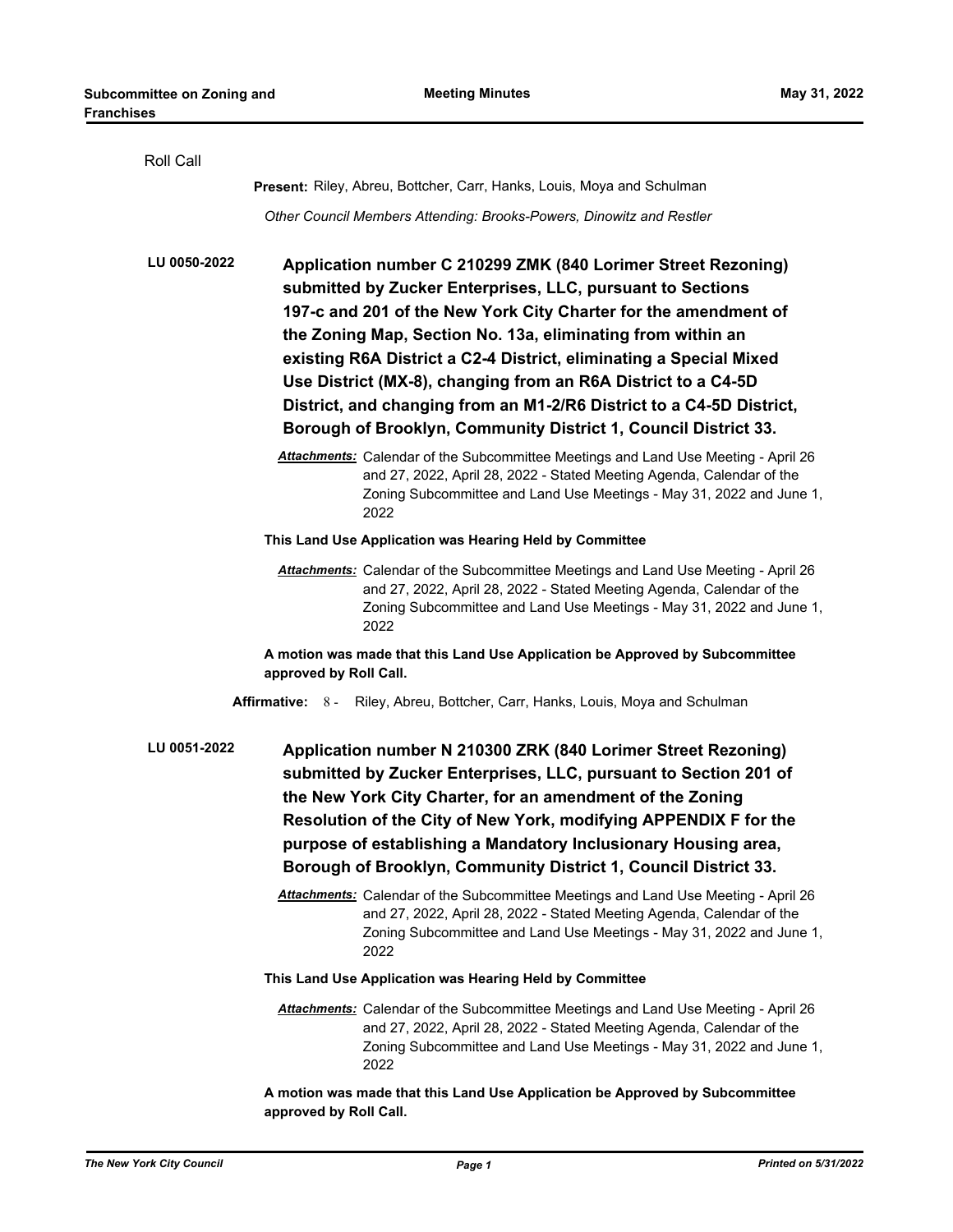**Affirmative:** 8 - Riley, Abreu, Bottcher, Carr, Hanks, Louis, Moya and Schulman

**Application number C 220134 ZMM (One 45/Museum of Civil Rights) submitted by One45 Lenox, LLC, pursuant to Sections 197-c and 201 of the New York City Charter for an amendment of the Zoning Map, Section No. 6a, eliminating from an existing R7-2 District a C1-4 District, changing from an R7-2 District to a C4-6 District, changing from a C8-3 District to a C4-6 District, Borough of Manhattan, Community District 10, Council District 9. LU 0053-2022**

> *Attachments:* May 5, 2022 - Stated Meeting Agenda, Calendar of the Subcommittee Meetings and Land Use Meeting - May 10 - May 12, 2022, Hearing Testimony - Zoning 5-10-22, Calendar of the Zoning Subcommittee and Land Use Meetings - May 31, 2022 and June 1, 2022

#### **This Land Use Application was Hearing Held by Committee**

*Attachments:* May 5, 2022 - Stated Meeting Agenda, Calendar of the Subcommittee Meetings and Land Use Meeting - May 10 - May 12, 2022, Hearing Testimony - Zoning 5-10-22, Calendar of the Zoning Subcommittee and Land Use Meetings - May 31, 2022 and June 1, 2022

### **A motion was made that this Land Use Application be Filed by Subcommittee approved by Roll Call.**

**Affirmative:** 8 - Riley, Abreu, Bottcher, Carr, Hanks, Louis, Moya and Schulman

**Application number N 220135 ZRM (One 45/Museum of Civil Rights) submitted by One45 Lenox, LLC, pursuant to Section 201 of the New York City Charter, for an amendment of the Zoning Resolution of the City of New York, modifying Article VII, Chapter 4 for the purpose of amending location of commercial use regulations, and modifying APPENDIX F for the purpose of establishing a Mandatory Inclusionary Housing area, Borough of Manhattan, Community District 10, Council District 9. LU 0054-2022**

> *Attachments:* May 5, 2022 - Stated Meeting Agenda, Calendar of the Subcommittee Meetings and Land Use Meeting - May 10 - May 12, 2022, Hearing Testimony - Zoning 5-10-22, Calendar of the Zoning Subcommittee and Land Use Meetings - May 31, 2022 and June 1, 2022

### **This Land Use Application was Hearing Held by Committee**

*Attachments:* May 5, 2022 - Stated Meeting Agenda, Calendar of the Subcommittee Meetings and Land Use Meeting - May 10 - May 12, 2022, Hearing Testimony - Zoning 5-10-22, Calendar of the Zoning Subcommittee and Land Use Meetings - May 31, 2022 and June 1, 2022

**A motion was made that this Land Use Application be Filed by Subcommittee approved by Roll Call.**

**Affirmative:** 8 - Riley, Abreu, Bottcher, Carr, Hanks, Louis, Moya and Schulman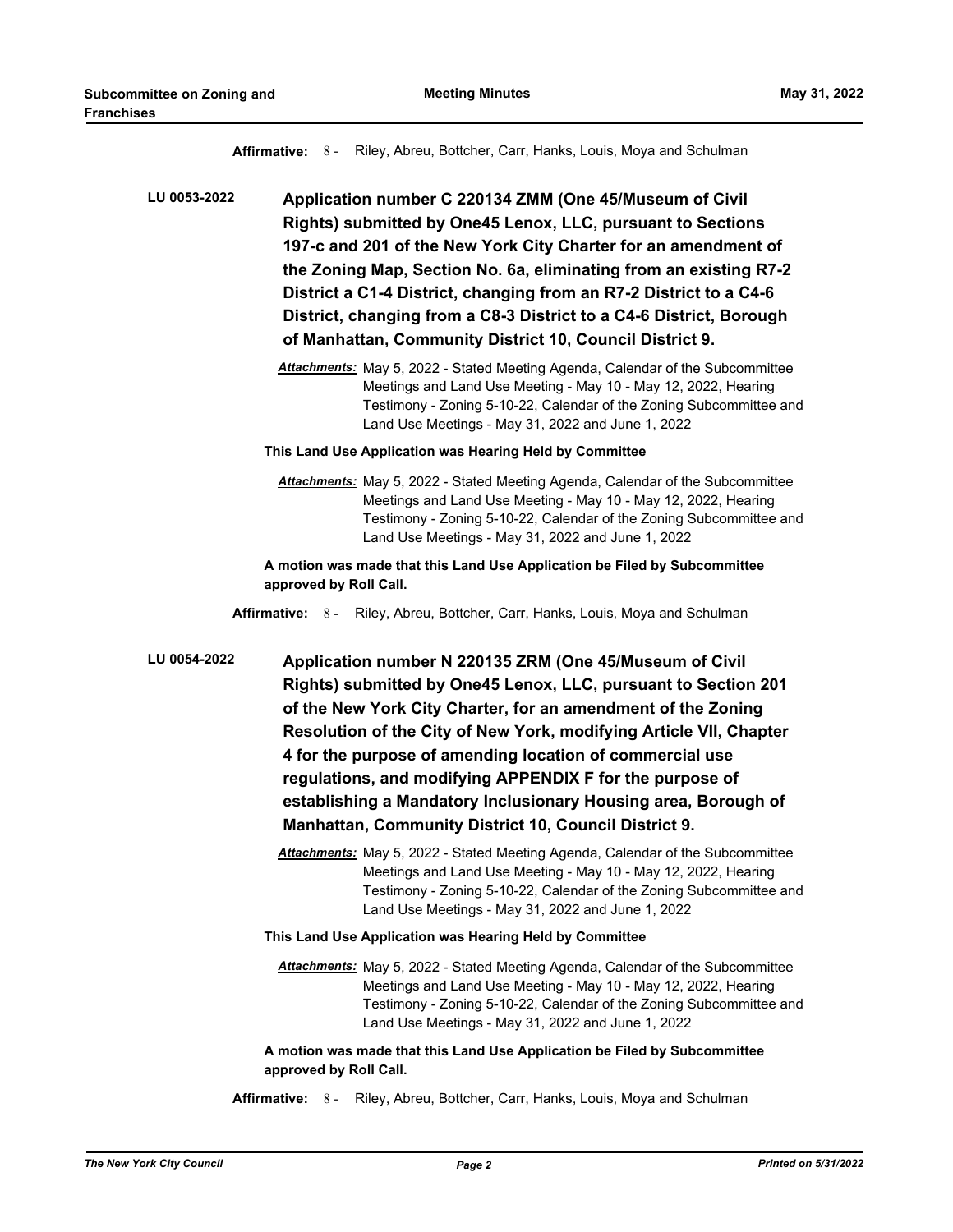| LU 0055-2022 | Application number C 220136 ZSM (One 45/Museum of Civil<br>Rights) submitted by One45 Lenox, LLC, pursuant to Sections<br>197c and 201 of the New York City Charter for the grant of a<br>special permit pursuant to Section 74-743 of the Zoning<br>Resolution to modify the tower regulations of Section 35-64<br>(Special Tower Regulations for Mixed Buildings) of a mixed-use<br>building (Building 1), in connection with a proposed mixed-use<br>development, within a large-scale general development, bounded<br>by West 145th Street, Lenox Avenue - Malcolm X. Boulevard,<br>West 144th Street, a line 100 feet northwesterly of Lenox Avenue<br>- Malcolm X. Boulevard, a line midway between West 144th Street<br>and West 145th Street, and a line 160 feet southeasterly of Adam<br>Clayton Powell Jr. Boulevard (Block 2013, Lots 29, 33, 38, 44 and<br>50), in a C4-6 District, Borough of Manhattan, Community District<br>10, Council District 9. |
|--------------|----------------------------------------------------------------------------------------------------------------------------------------------------------------------------------------------------------------------------------------------------------------------------------------------------------------------------------------------------------------------------------------------------------------------------------------------------------------------------------------------------------------------------------------------------------------------------------------------------------------------------------------------------------------------------------------------------------------------------------------------------------------------------------------------------------------------------------------------------------------------------------------------------------------------------------------------------------------------|
|              | <b>Attachments:</b> May 5, 2022 - Stated Meeting Agenda, Calendar of the Subcommittee                                                                                                                                                                                                                                                                                                                                                                                                                                                                                                                                                                                                                                                                                                                                                                                                                                                                                |

Meetings and Land Use Meeting - May 10 - May 12, 2022, Hearing Testimony - Zoning 5-10-22, Calendar of the Zoning Subcommittee and Land Use Meetings - May 31, 2022 and June 1, 2022

#### **This Land Use Application was Hearing Held by Committee**

*Attachments:* May 5, 2022 - Stated Meeting Agenda, Calendar of the Subcommittee Meetings and Land Use Meeting - May 10 - May 12, 2022, Hearing Testimony - Zoning 5-10-22, Calendar of the Zoning Subcommittee and Land Use Meetings - May 31, 2022 and June 1, 2022

# **A motion was made that this Land Use Application be Filed by Subcommittee approved by Roll Call.**

**Affirmative:** 8 - Riley, Abreu, Bottcher, Carr, Hanks, Louis, Moya and Schulman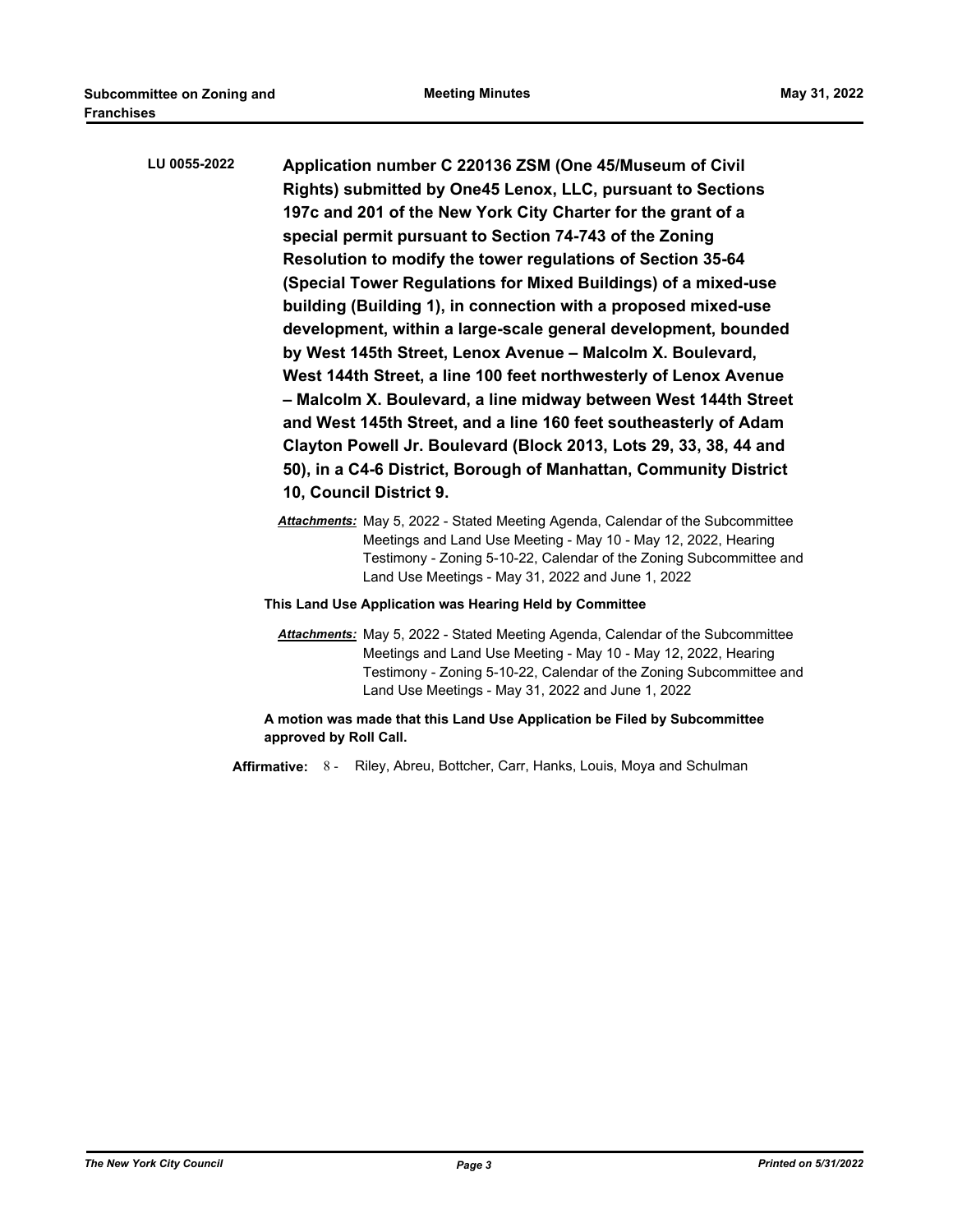| LU 0056-2022 | Application number C 220137(A) ZSM (One 45/Museum of Civil          |
|--------------|---------------------------------------------------------------------|
|              | Rights) submitted by One45 Lenox, LLC, pursuant to Sections         |
|              | 197-c and 201 and proposed for modification pursuant to Section     |
|              | 2-06(c)(1) of the Uniform Land Use Review Procedure of the New      |
|              | York City Charter for the grant of special permits pursuant to      |
|              | Section 74-744(b) of the Zoning Resolution to modify                |
|              | requirements of Section 32-42 (Location Within Buildings) to        |
|              | allow commercial uses (banquet hall use & office amenity space)     |
|              | to be located above residential use, and to modify the              |
|              | requirements of Section 32-423 (Limitation on ground floor          |
|              | location) to allow Use Group 9 uses (banquet hall use) to be        |
|              | located within 50 feet of the street wall of a mixed-use building   |
|              | (Building 1); and Section 74-744(c) of the Zoning Resolution to     |
|              | modify the signage regulations of Section 32-641 (Total Surface     |
|              | Area of Signs), 32-642 (Non-Illuminated Signs), 32-644 (Illuminated |
|              | or Flashing Signs in C4, C5-4, C6 & C7 Districts), Section 32-652   |
|              | (Permitted Projection in all other Commercial Districts) and        |
|              | Section 32-655 (Height of Signs in all other Commercial Districts); |
|              | in connection with a proposed mixed-use development, within a       |
|              | large-scale general development, bounded by West 145th Street,      |
|              | Lenox Avenue - Malcolm X. Boulevard, West 144th Street, a line      |
|              | 100 feet northwesterly of Lenox Avenue - Malcolm X. Boulevard,      |
|              | a line midway between West 144th Street and West 145th Street,      |
|              | and a line 160 feet southeasterly of Adam Clayton Powell Jr.        |
|              | Boulevard (Block 2013, Lots 29, 33, 38, 44 and 50), in a C4-6       |
|              | District, Borough of Manhattan, Community District 10, Council      |
|              | District 9.                                                         |

*Attachments:* May 5, 2022 - Stated Meeting Agenda, Calendar of the Subcommittee Meetings and Land Use Meeting - May 10 - May 12, 2022, Hearing Testimony - Zoning 5-10-22, Calendar of the Zoning Subcommittee and Land Use Meetings - May 31, 2022 and June 1, 2022

# **This Land Use Application was Hearing Held by Committee**

*Attachments:* May 5, 2022 - Stated Meeting Agenda, Calendar of the Subcommittee Meetings and Land Use Meeting - May 10 - May 12, 2022, Hearing Testimony - Zoning 5-10-22, Calendar of the Zoning Subcommittee and Land Use Meetings - May 31, 2022 and June 1, 2022

### **A motion was made that this Land Use Application be Filed by Subcommittee approved by Roll Call.**

**Affirmative:** 8 - Riley, Abreu, Bottcher, Carr, Hanks, Louis, Moya and Schulman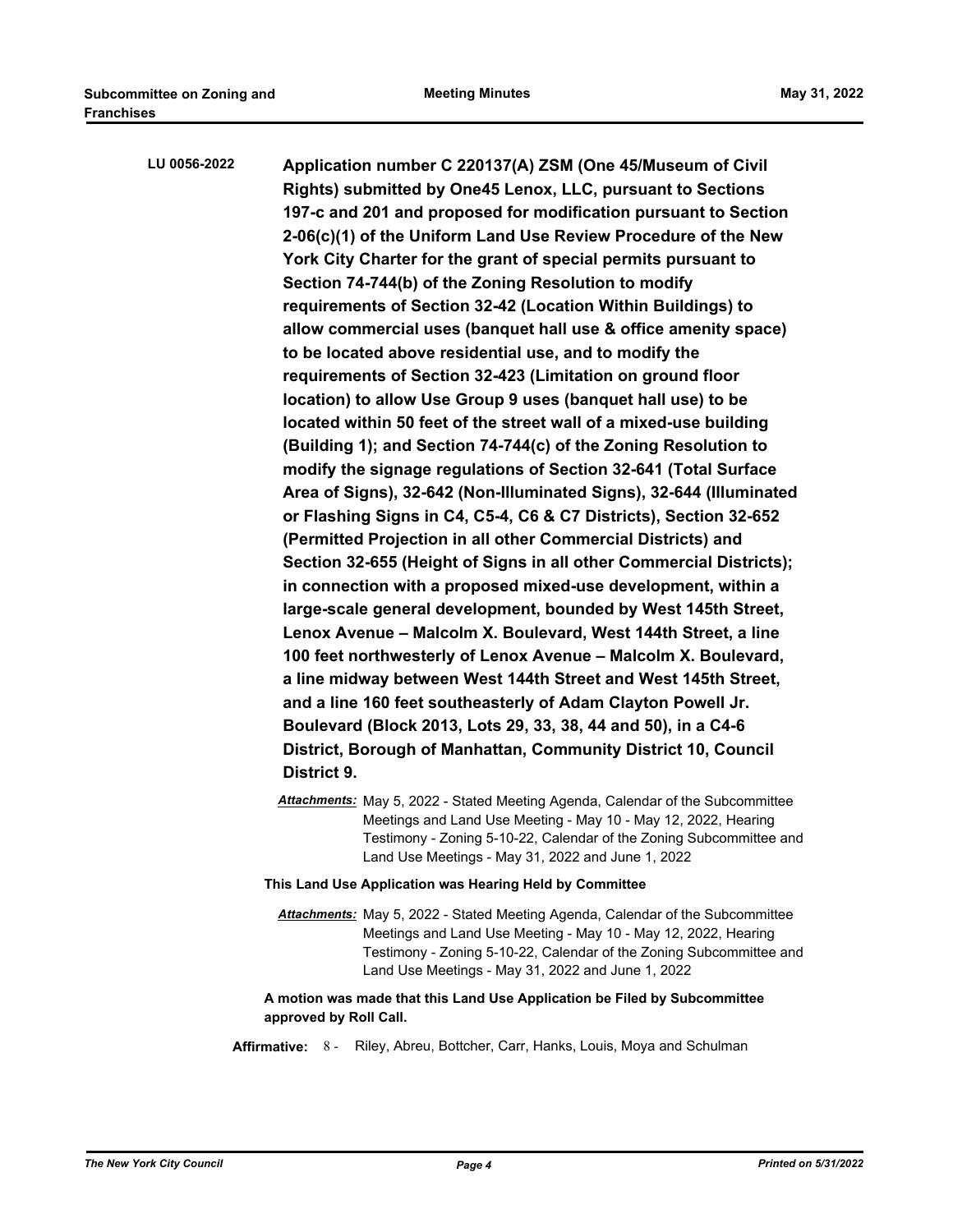| LU 0057-2022 | Application number C 220142 ZSM (One 45/Museum of Civil<br>Rights) submitted by One45 Lenox, LLC, pursuant to<br>Sections 197-c and 201 of the New York City Charter for the grant<br>of a special permit pursuant to Section 74-533 of the Zoning<br>Resolution to reduce the required accessory off-street parking<br>spaces to 130 spaces (20%) for dwelling units in a development<br>within a Transit Zone, that includes at least 20 percent of all<br>dwelling units as income-restricted housing units, in connection<br>with a proposed mixed-use development, within a large-scale<br>general development, bounded by West 145th Street, Lenox<br>Avenue - Malcolm X. Boulevard, West 144th Street, a line 100 feet<br>northwesterly of Lenox Avenue - Malcolm X. Boulevard, a line |
|--------------|-----------------------------------------------------------------------------------------------------------------------------------------------------------------------------------------------------------------------------------------------------------------------------------------------------------------------------------------------------------------------------------------------------------------------------------------------------------------------------------------------------------------------------------------------------------------------------------------------------------------------------------------------------------------------------------------------------------------------------------------------------------------------------------------------|
|              | midway between West 144th Street and West 145th Street, and a                                                                                                                                                                                                                                                                                                                                                                                                                                                                                                                                                                                                                                                                                                                                 |
|              | line 160 feet southeasterly of Adam Clayton Powell Jr. Boulevard<br>(Block 2013, Lots 29, 33, 38, 44 and 50), in a C4-6 District,                                                                                                                                                                                                                                                                                                                                                                                                                                                                                                                                                                                                                                                             |
|              | Borough of Manhattan, Community District 10, Council District 9.                                                                                                                                                                                                                                                                                                                                                                                                                                                                                                                                                                                                                                                                                                                              |
|              |                                                                                                                                                                                                                                                                                                                                                                                                                                                                                                                                                                                                                                                                                                                                                                                               |
|              | Attachments: May 5, 2022 - Stated Meeting Agenda, Calendar of the Subcommittee<br>Meetings and Land Use Meeting - May 10 - May 12, 2022, Hearing<br>Testimony - Zoning 5-10-22, Calendar of the Zoning Subcommittee and<br>Land Use Meetings - May 31, 2022 and June 1, 2022                                                                                                                                                                                                                                                                                                                                                                                                                                                                                                                  |
|              | This Land Use Application was Hearing Held by Committee                                                                                                                                                                                                                                                                                                                                                                                                                                                                                                                                                                                                                                                                                                                                       |
|              | <b>Attachments:</b> May 5, 2022 - Stated Meeting Agenda, Calendar of the Subcommittee<br>Meetings and Land Use Meeting - May 10 - May 12, 2022, Hearing<br>Testimony - Zoning 5-10-22, Calendar of the Zoning Subcommittee and<br>Land Use Meetings - May 31, 2022 and June 1, 2022                                                                                                                                                                                                                                                                                                                                                                                                                                                                                                           |
|              | A motion was made that this Land Use Application be Filed by Subcommittee<br>approved by Roll Call.                                                                                                                                                                                                                                                                                                                                                                                                                                                                                                                                                                                                                                                                                           |
|              | Affirmative: 8 - Riley, Abreu, Bottcher, Carr, Hanks, Louis, Moya and Schulman                                                                                                                                                                                                                                                                                                                                                                                                                                                                                                                                                                                                                                                                                                                |
| LU 0058-2022 | Application number C 210391 ZMX (1930 Adee Avenue Rezoning)<br>submitted by Centerland Realty, LLC, pursuant to Sections 197-c<br>and 201 of the New York City Charter for the amendment of the<br>Zoning Map, Section Nos. 2b and 4a, by changing from an R4                                                                                                                                                                                                                                                                                                                                                                                                                                                                                                                                 |
|              | District to an R6B District, Borough of the Bronx, Community<br><b>District 12, Council District 12.</b>                                                                                                                                                                                                                                                                                                                                                                                                                                                                                                                                                                                                                                                                                      |
|              | <b>Attachments:</b> May 5, 2022 - Stated Meeting Agenda, Calendar of the Subcommittee<br>Meetings and Land Use Meeting - May 10 - May 12, 2022, Calendar of the<br>Zoning Subcommittee and Land Use Meetings - May 31, 2022 and June 1,                                                                                                                                                                                                                                                                                                                                                                                                                                                                                                                                                       |

**This Land Use Application was Hearing Held by Committee**

2022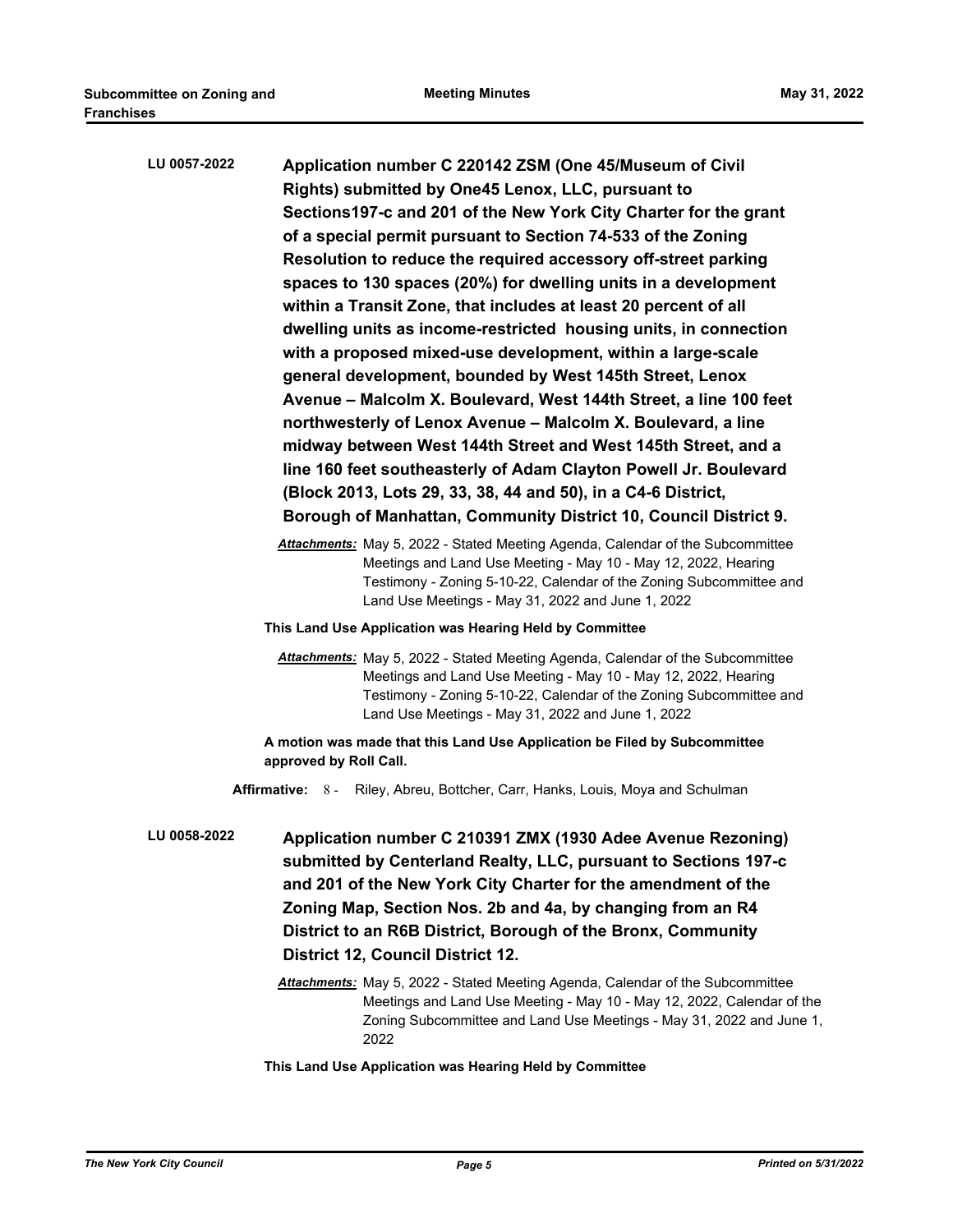*Attachments:* May 5, 2022 - Stated Meeting Agenda, Calendar of the Subcommittee Meetings and Land Use Meeting - May 10 - May 12, 2022, Calendar of the Zoning Subcommittee and Land Use Meetings - May 31, 2022 and June 1, 2022

**A motion was made that this Land Use Application be Approved by Subcommittee approved by Roll Call.**

**Affirmative:** 8 - Riley, Abreu, Bottcher, Carr, Hanks, Louis, Moya and Schulman

**Application number N 210392 ZRX (1930 Adee Avenue Rezoning) submitted by Centerland Realty, LLC, pursuant to Section 201 of the New York City Charter, for an amendment of the Zoning Resolution of the City of New York, modifying Appendix F for the purpose of establishing a Mandatory Inclusionary Housing area, Borough of the Bronx, Community District 12, Council District 12. LU 0059-2022**

> *Attachments:* May 5, 2022 - Stated Meeting Agenda, Calendar of the Subcommittee Meetings and Land Use Meeting - May 10 - May 12, 2022, Calendar of the Zoning Subcommittee and Land Use Meetings - May 31, 2022 and June 1, 2022

**This Land Use Application was Hearing Held by Committee**

*Attachments:* May 5, 2022 - Stated Meeting Agenda, Calendar of the Subcommittee Meetings and Land Use Meeting - May 10 - May 12, 2022, Calendar of the Zoning Subcommittee and Land Use Meetings - May 31, 2022 and June 1, 2022

**A motion was made that this Land Use Application be Approved by Subcommittee approved by Roll Call.**

**Affirmative:** 8 - Riley, Abreu, Bottcher, Carr, Hanks, Louis, Moya and Schulman

**Application number C 200228 ZMX (4541 Furman Avenue Rezoning) submitted by Markland 4551, LLC, pursuant to Sections 197-c and 201 of the New York City Charter for an amendment of the Zoning Map, Section No. 2a, changing from an M1-1 District to an R7D District and establishing within the proposed R7D District a C2-4 District, Borough of the Bronx, Community District 12, Council District 11. LU 0063-2022**

> *Attachments:* May 19, 2022 - Stated Meeting Agenda, Calendar of the Zoning Subcommittee and Land Use Meetings - May 31, 2022 and June 1, 2022

### **This Land Use Application was Hearing Held by Committee**

- *Attachments:* May 19, 2022 Stated Meeting Agenda, Calendar of the Zoning Subcommittee and Land Use Meetings - May 31, 2022 and June 1, 2022
- **This Land Use Application was Laid Over by Subcommittee**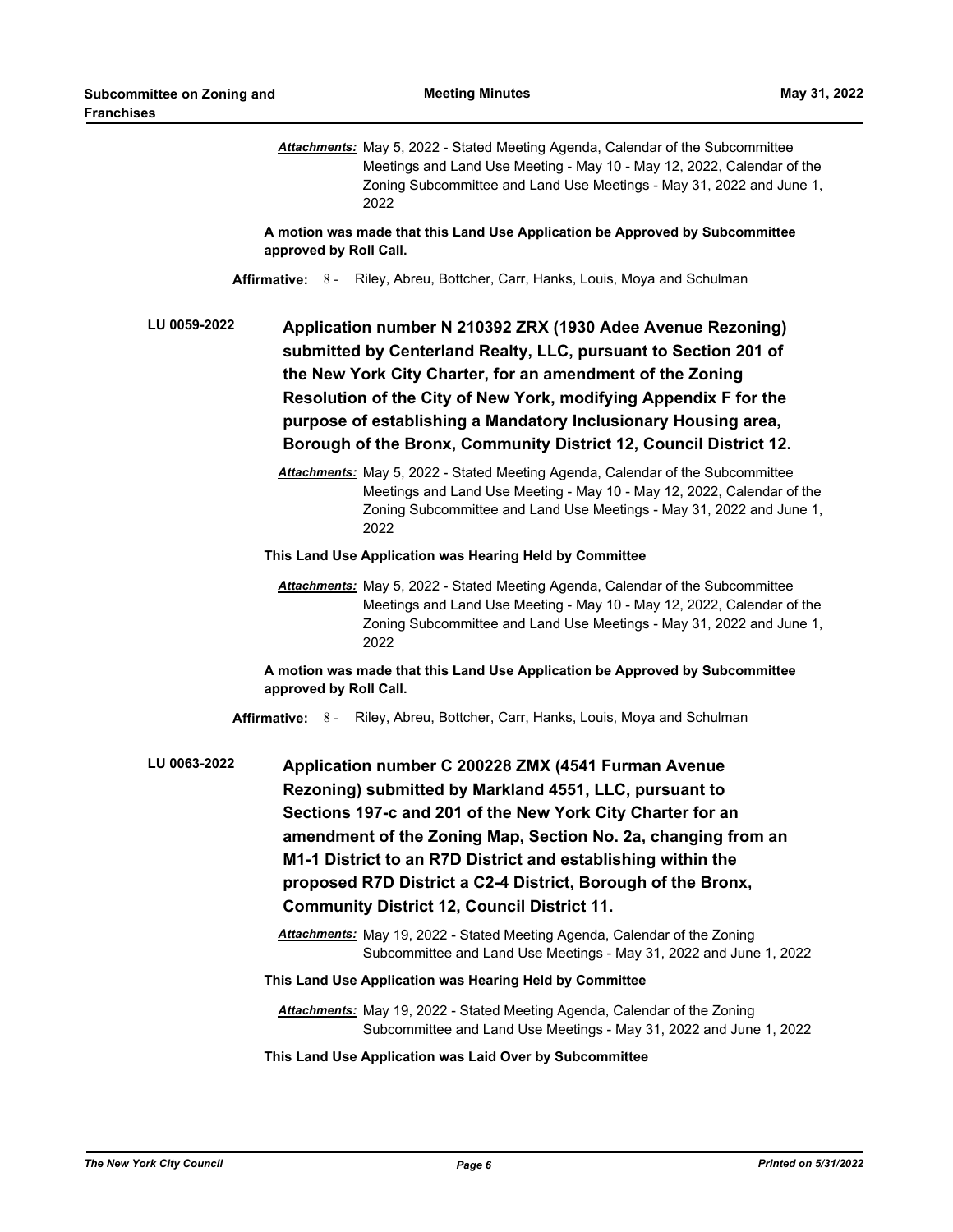| LU 0064-2022 | Application number N 200229 ZRX (4541 Furman Avenue<br>Rezoning) submitted by Markland 4551, LLC, pursuant to Section<br>201 of the New York City Charter, for an amendment of the Zoning<br>Resolution of the City of New York, modifying Appendix F for the<br>purpose of establishing a Mandatory Inclusionary Housing area<br>and Appendix I for the purpose of modifying the existing Transit<br>Zone, Borough of the Bronx, Community District 12, Council<br>District 11.                                                                                                                                               |
|--------------|--------------------------------------------------------------------------------------------------------------------------------------------------------------------------------------------------------------------------------------------------------------------------------------------------------------------------------------------------------------------------------------------------------------------------------------------------------------------------------------------------------------------------------------------------------------------------------------------------------------------------------|
|              | Attachments: May 19, 2022 - Stated Meeting Agenda, Calendar of the Zoning<br>Subcommittee and Land Use Meetings - May 31, 2022 and June 1, 2022                                                                                                                                                                                                                                                                                                                                                                                                                                                                                |
|              | This Land Use Application was Hearing Held by Committee                                                                                                                                                                                                                                                                                                                                                                                                                                                                                                                                                                        |
|              | <b>Attachments:</b> May 19, 2022 - Stated Meeting Agenda, Calendar of the Zoning<br>Subcommittee and Land Use Meetings - May 31, 2022 and June 1, 2022                                                                                                                                                                                                                                                                                                                                                                                                                                                                         |
|              | This Land Use Application was Laid Over by Subcommittee                                                                                                                                                                                                                                                                                                                                                                                                                                                                                                                                                                        |
| LU 0065-2022 | Application number C 200335 ZMK (98 Third Avenue) submitted<br>by 98 Third Avenue Realty, LLC, pursuant to Sections 197-c and<br>201 of the New York City Charter for an amendment of the Zoning<br>Map, Section No. 16c, changing from an M1-2 District to an R6B<br>District, changing from an M1-2 District to an R7D District, and<br>establishing within the proposed R7D District a C2-4 District,<br>Borough of Brooklyn, Community District 2, Council District 33.<br>Attachments: May 19, 2022 - Stated Meeting Agenda, Calendar of the Zoning<br>Subcommittee and Land Use Meetings - May 31, 2022 and June 1, 2022 |
|              | This Land Use Application was Hearing Held by Committee                                                                                                                                                                                                                                                                                                                                                                                                                                                                                                                                                                        |
|              | <b>Attachments:</b> May 19, 2022 - Stated Meeting Agenda, Calendar of the Zoning<br>Subcommittee and Land Use Meetings - May 31, 2022 and June 1, 2022                                                                                                                                                                                                                                                                                                                                                                                                                                                                         |
|              | This Land Use Application was Laid Over by Subcommittee                                                                                                                                                                                                                                                                                                                                                                                                                                                                                                                                                                        |
| LU 0066-2022 | Application number N 200336 ZRK (98 Third Avenue) submitted<br>by 98 Third Avenue Realty, LLC, pursuant to Section 201 of the<br>New York City Charter, for an amendment of the Zoning<br>Resolution of the City of New York, modifying APPENDIX F for the<br>purpose of establishing a Mandatory Inclusionary Housing area,<br>Borough of Brooklyn, Community District 2, Council District 33.<br>Attachments: May 19, 2022 - Stated Meeting Agenda, Calendar of the Zoning                                                                                                                                                   |
|              | Subcommittee and Land Use Meetings - May 31, 2022 and June 1, 2022                                                                                                                                                                                                                                                                                                                                                                                                                                                                                                                                                             |

**This Land Use Application was Hearing Held by Committee**